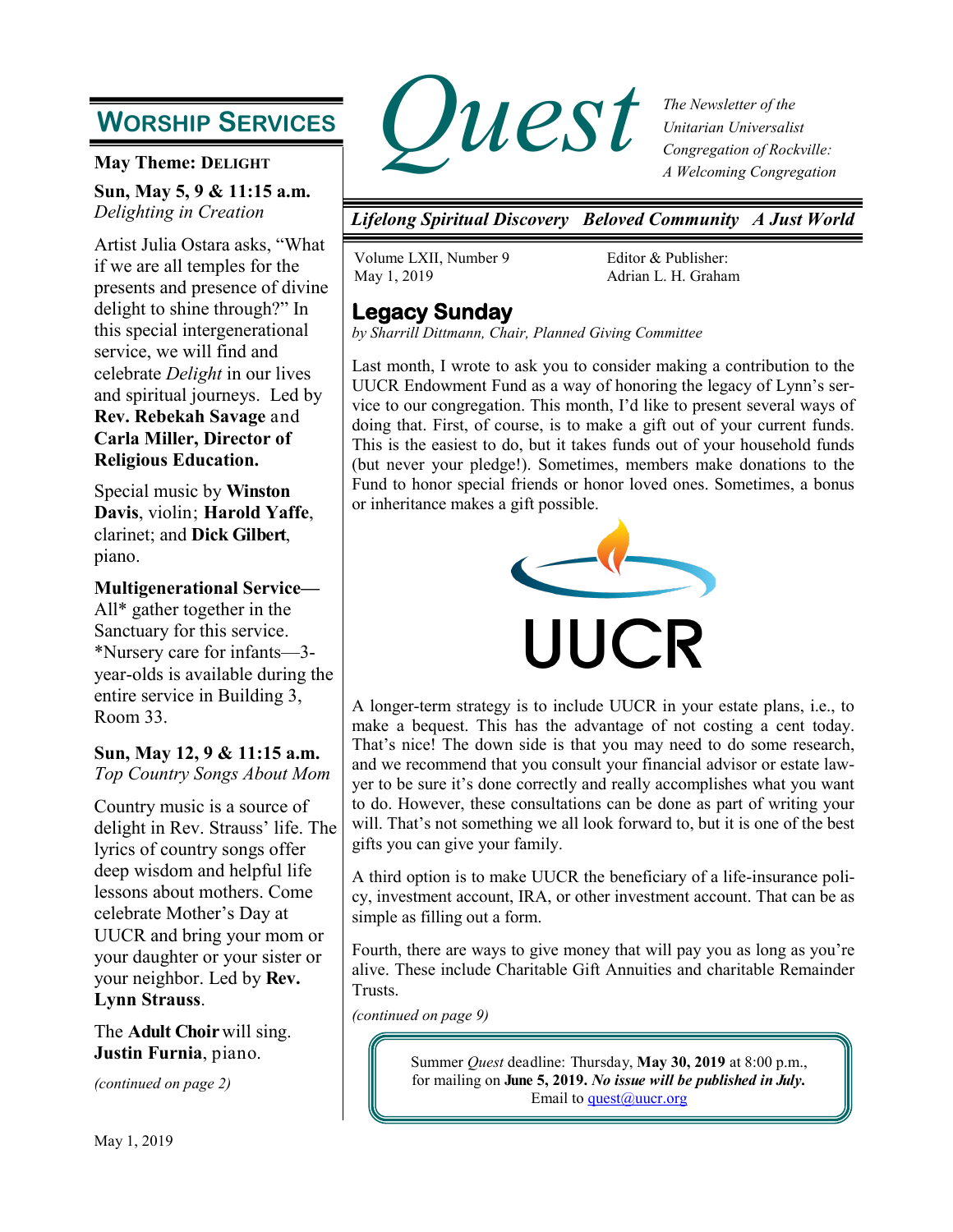# *Quest*

**Unitarian Universalist Congregation of Rockville 100 Welsh Park Drive Rockville, MD 20850 301-762-7666 UUCR@UUCR.ORG WWW.UUCR.ORG**

#### **Staff**

Senior Minister: Rev. Lynn Thomas Strauss Associate Minister: Rev. Rebekah A. Savage Director of Religious Education: Carla Miller Director of Music: Sarah Jebian Director of Communications & Membership: Adrian L. H. Graham Church Administrator: Donna Taylor RE & Youth Assistant: Anne Chernikoff Pianist: Justin Furnia Building Sexton: Justin Onyeador

### **Board of Trustees**

Colleen Dolak, President Mary Carvajal, Vice President Peter Shaw, Secretary Christy Shannon, Treasurer Dana Alzouma Glenn Griffin Aaron Pied Steve Eckstrand, Immediate Past President

### **Officers**

Secretary: Peter Shaw Treasurer: Christy Shannon Assistant Treasurers: Eric Burch Barbara Harrison

### **Quest Staff**

Editor-in-Chief/Coordinator: Adrian Graham Desktop Publisher: Adrian Graham

*Quest*, the regular newsletter of the Unitarian Universalist Congregation of Rockville, is published monthly at the UUCR office at 100 Welsh Park Drive, Rockville, MD 20850, and distributed without charge to members, guests, and friends. Postage is paid at Rockville, MD. All rights reserved. Postmaster: Send address changes to Circulation Manager, *Quest*, 100 Welsh Park Drive,

Rockville, MD 20850

### *(Worship Services continued from page 1)*

**First Fifteen**—Three to four Sundays a month, all ages\* join in worship in the Sanctuary for the "First Fifteen" minutes, after which those in pre-K through 5th grade follow their teachers to their classrooms. Parents of pre-K through 3rd grade are asked to sign their children out from classes promptly at the end of worship; children in 4th grade and up will be dismissed to find their parents at the end of class. \*Nursery care for infants—3-year-olds is available during the entire service in Building 3, Room 33.

#### **Sunday, May 19, 9:00 a.m. & 11:15 a.m.** *Small Delights*

At times we imagine that delight only comes to us in big things like sunsets, or that new convertible you always wanted, or a trip to Greece! Most often delight comes in small packages like a new brand of tea, or a walk on the beach, or a precious moment with a loved one. What small delights bring pleasure to your day? What small things do you enjoy sharing with others? **Rev. Strauss** will share some of her small delights.

**WildBerry Jam** will sing, with **Dick Gilbert** on piano. **Justin Furnia**, piano.

**First Fifteen**—see above.

## **Sunday, May 26, 9:00 a.m. & 11:15 a.m.**

MEMORIAL DAY *Legacy Sunday*

The introductory words to the offertory often are: "We drink water from wells we did not dig, we find rest under trees we did not plant, we come to houses of worship because of those who went before us." To remember is to keep present our forebears with gratitude and reverence. On this Sunday, we honor the Legacies and memories of our UUCR family.

### Special music by **Bonfire of the Mannakeys**.

**Chalice Chapel—**One Sunday in most months, children and youth gather in Founders Hall for worship where they will sing, share, and create together. Nursery care for infants—3-year-olds is available during the entire service in Building 3, Room 33.

*(continued on page 6)*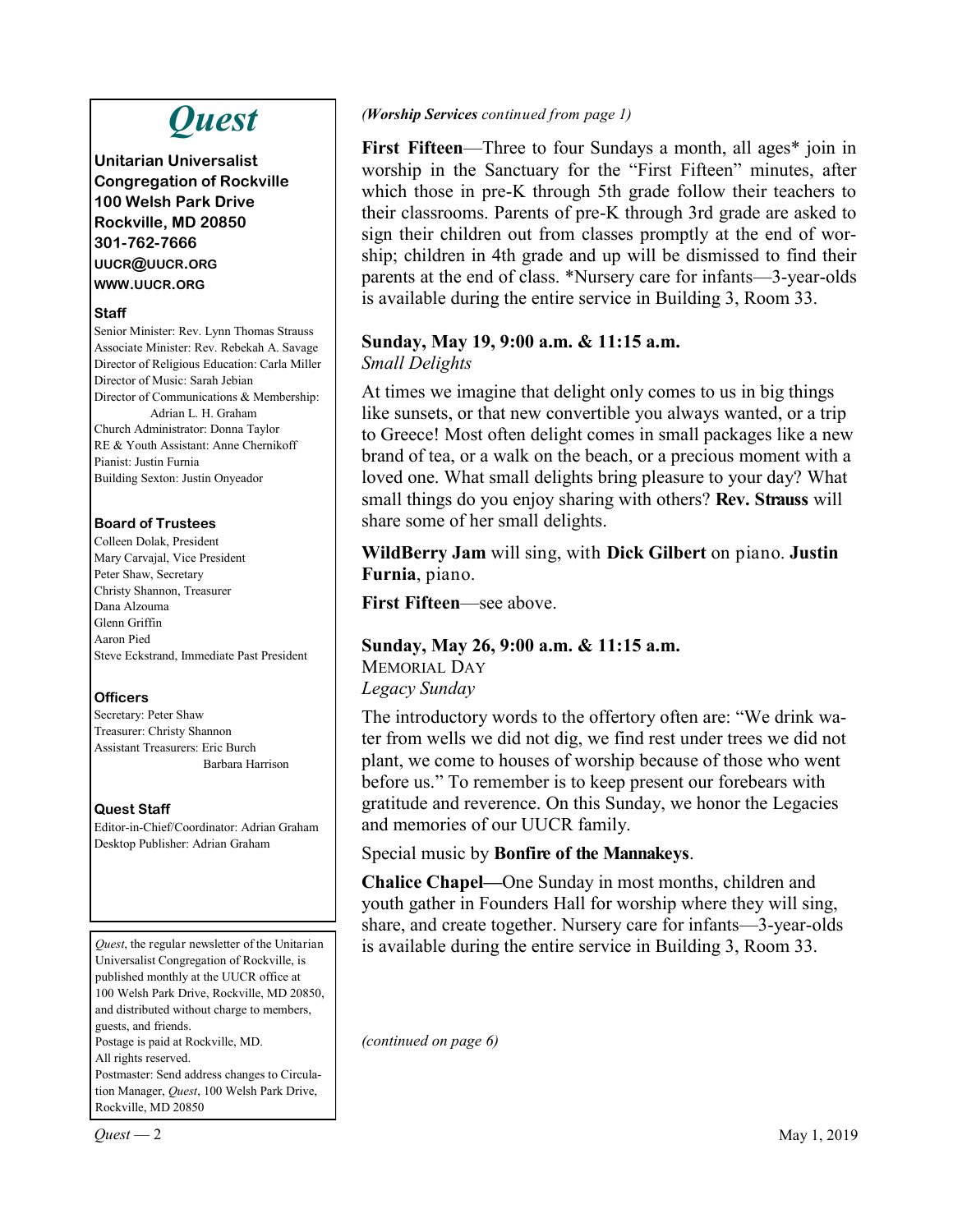# **ACTION AUCTION**

## **Join UUs at the Action auction on May 4!**

*by Karl Irikura*



UUCR's **Action Auction Fiesta Cruise** is fun, helps you plan more fun during the upcoming year, and is the biggest fundraiser at UUCR. This year's event is inspired by warm **Italia**, the source of so much of our culture. Even if you don't want to bid, come to enjoy good Italian food, drink, live music, and great people!

The (metaphorical) cruise will be **Saturday, May 4, from 5:00 p.m. to 9:00 p.m.** at UUCR. It's a fun evening of silent and live bidding on special dinners, events, and services provided by congregation members, by friends, and by local businesses. It's a great way to discover and enjoy the depth and variety of talents and generosity among us! Indulge in a luxury, or launch an adventure while supporting UUCR at the same time.

Everything, including ticket sales and the catalog, is available on the Auction website at [uucr.org/auction.](http://www.uucr.org/auction) But here's a summary:

- 5:00 Raffle ticket sales
- 5:30 Silent auction begins; **appetizers**
- 6:00 **Dinner**; **cash bar** (beer, wine, sangría); socializing
- 6:50 Live auction begins
- 6:40 Silent auction closes for bakery, sharing talents, restaurants, and gift cards
- 7:50 Silent auction closes for gourmet, services, entertainment
- 8:10 Silent auction closes for excursions, meals, help wanted, miscellany
- 7:45 (After live auction) Raffle winners selected; **dessert**

We can't give a sampling here without being unfair to the offerings that are not mentioned—but do you like any of these things? There are nearly 200 items in the full catalog!

- Meals light, heavy, fancy, hearty, elegant, casual, rustic, comforting, too exotic to pronounce…
- Tasting wine, beer, teas, caipirinhas
- Vacations as close as DC or Rehoboth and as far as Myrtle Beach or Ireland (!)
- Pies, cookies, and other baked delicacies
- Lessons on languages, music, pottery, jewelry-making, painting, yoga
- Consulting and coaching: spiritual, self-defense, investing, fitness, home remodeling
- Outdoor events cultural, rugged, in-between; on land and on water
- Cool stuff like handmade jewelry and crafts, gift cards, a 12-string guitar
- Musical events, game nights, adult parties, family parties, kids' parties
- $\bullet$  Services such as gardening, car detailing, general handyman
- Entertainment: music public and private, games, murder mystery, ping-pong tournament, drama

Please buy your tickets in advance to make it easier to provide the right amount of food and drink. But you can buy last-minute tickets at the door, too!

If you have questions, email  $\frac{\text{auctionleads}(a)\text{uucr.org}}{\text{a}$ .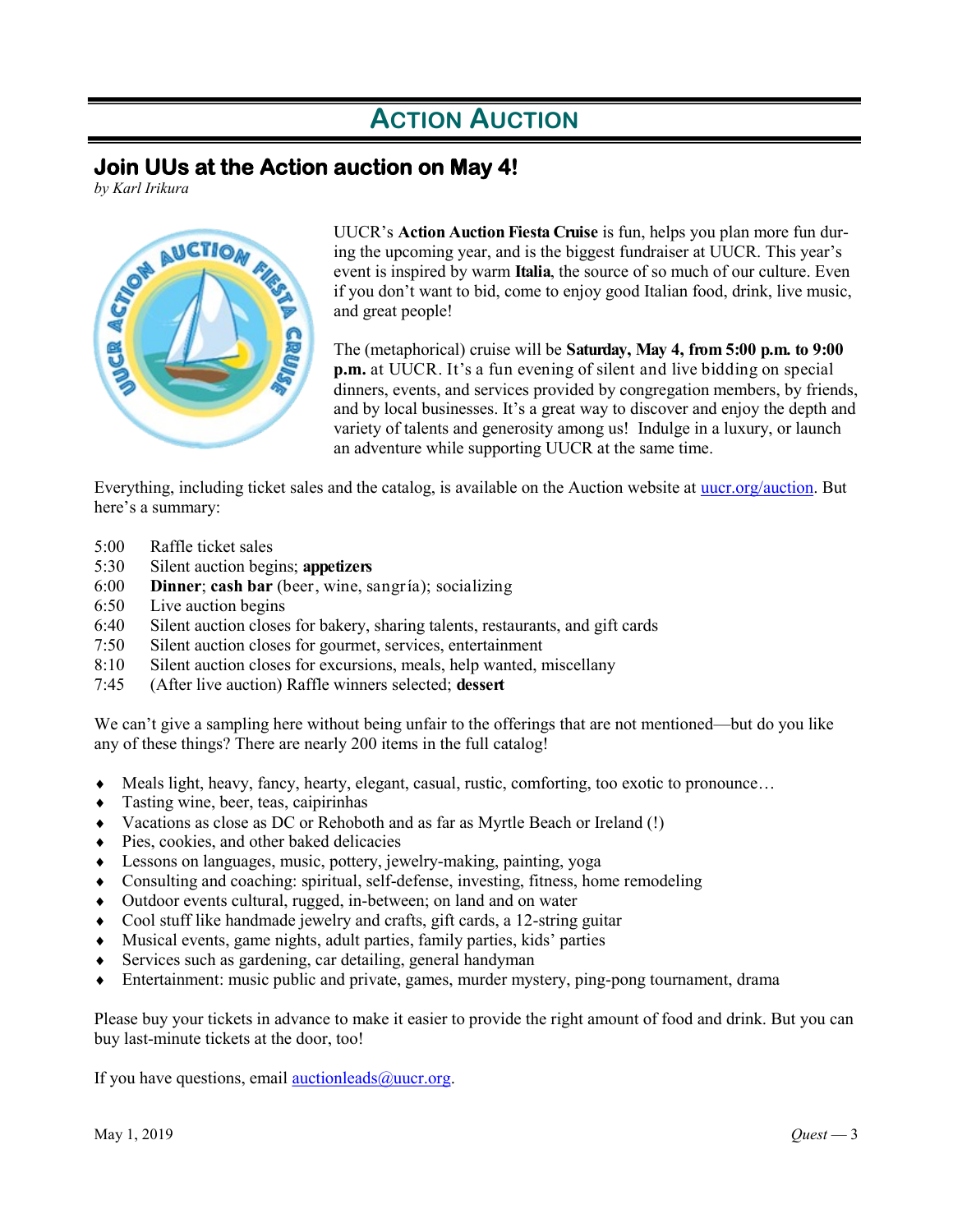# **SHARING THE MINISTRY**

*DeLynneations* 

*by Rev. Lynn Strauss* 

### **Reverend Strauss & UCCR—A Shared Ministry: August 2005—June 2019**

"In Gratitude"

Flowing from the center, I reach for the divine. Returning to the center, I touch the sacred whole.

In beauty, and in love I walk, with wisdom by my side. Through valleys and through shadows I walk, with faith my constant guide. Through years both past and future I walk, longing to be whole, With children and with elders I walk, grieving as I go.



Flowing from the center, I reach for the divine. Returning to the center, I touch the sacred whole.

Creation abounds within me. A sacred trust I hold to reveal the hidden mystery, expectations strong and bold. I drink the healing wine. I dance the widening heart. In gratitude continue; in humility a new start.

*Lynn*

#### *Dear Ones,*

*I offer deep gratitude for all your thoughts, praters, and cards and notes. As I traveled to Wisconsin to participate in the Memorial Service for my mother, I carried you in my heart and was strengthened. It is a reminder of how much it means to us all to be held in Beloved Community; how much it means to be part of a religious home. This I learned from my mother.*

*Blessings, Lynn*



*Quest* — 4 May 1, 2019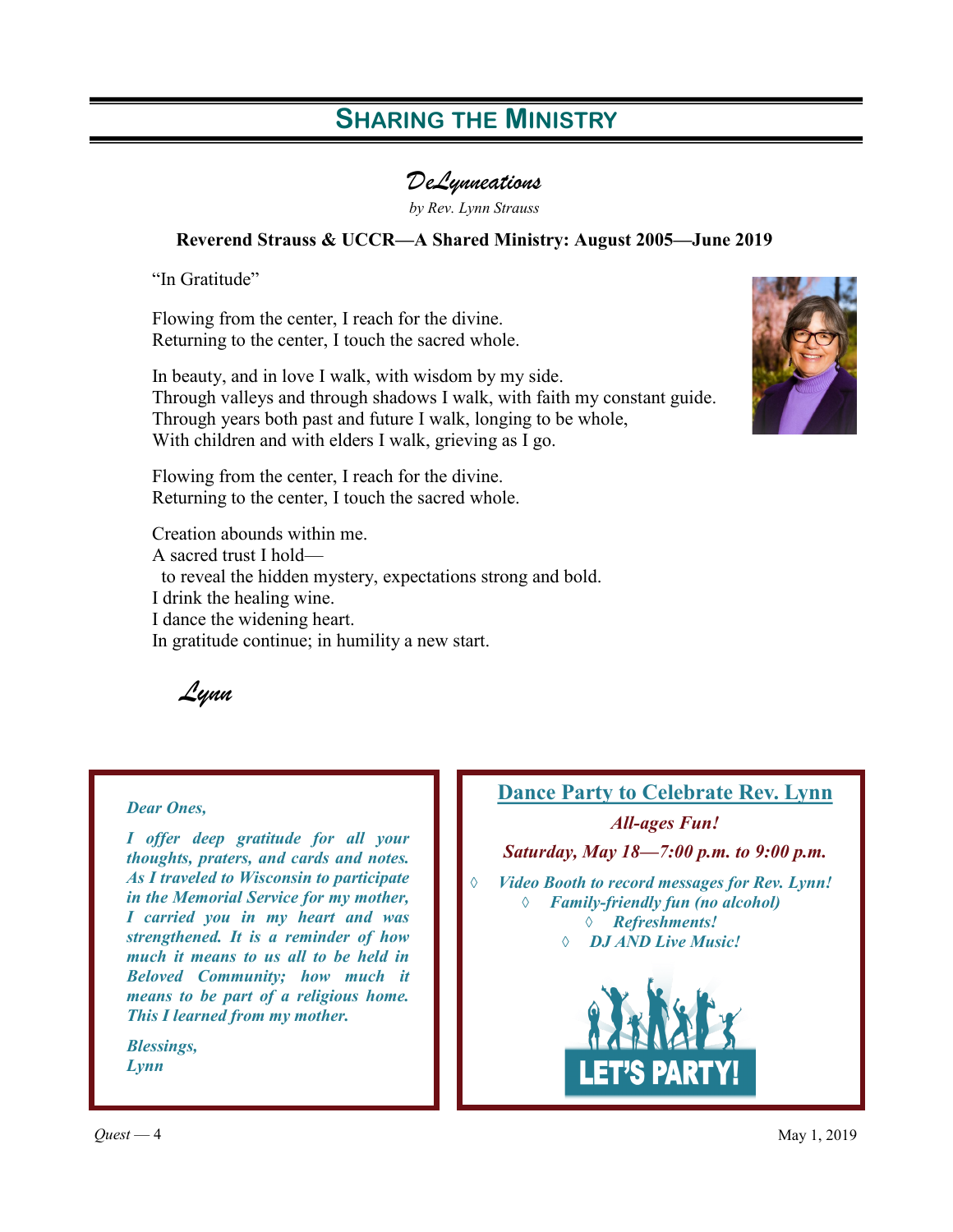# **SHARING THE MINISTRY**

## **Help! Thanks! Wow!**

*by Sarah Jebian, Director of Music*

Author Anne Lamott says there are three essential prayers: Help! Thanks! Wow! Our worship theme for the month of May is Delight and I feel called to offer all three prayers to you (in a slightly different order).

First - THANKS! To everyone who helped make our annual music program fundraiser a success, I offer a sincere thank you. The cast of Broadway Bingo gave a fantastic performance. Everyone worked so hard to bring their polished music to life and it showed. The concert was at times intimate, casual, showstopping, humorous, personal, professional and always FUN! Thanks also to everyone who donated a bingo prize or a delicious dessert or beverage. Special thanks goes out to our Music & Arts Council Chairperson Bronson Hoover who helped in a variety of ways including the Broadway Bingo logo design, volunteer recruitment, bartending, and more.

Second - WOW! Through your generous donations (including both tickets sales and cash donations) we were able to raise \$1505.16 to help us sustain the work of our music program throughout the coming church year. I have some delightful things in store, including opportunities for learning (singing workshops, art classes, drum circles, and more); several events that you won't want to miss; and, of course, fantastic music at our Sunday worship services. If you're interested in getting involved in our music and arts program, please [contact me!](mailto:sjebian@uucr.org)

And last, but not least - HELP! Rev. Lynn said it takes a village to create Sunday worship. She's correct. It also takes a village to produce all the special music and arts events. As I look to programming for the coming year, I hope you will consider becoming a supporter of the music and arts events at UUCR, not only through your financial contributions and attendance at these events but also through your time. We are always looking for people to help with advertising, box office support, hospitality, and other small tasks. If you're interested in becoming a Music & Arts volunteer, please contact **Bronson Hoover**.

As my first year as UUCR's Director of Music comes to a close, I am absolutely filled to the brim with delight at everything we accomplished together. I am the luckiest woman to be able to serve such a gifted, wonderful community. I hope you're planning to attend the music service on June 2 (redubbed "The JOY Service" this year) to celebrate the fabulous musicians of UUCR!

In harmony, Sarah

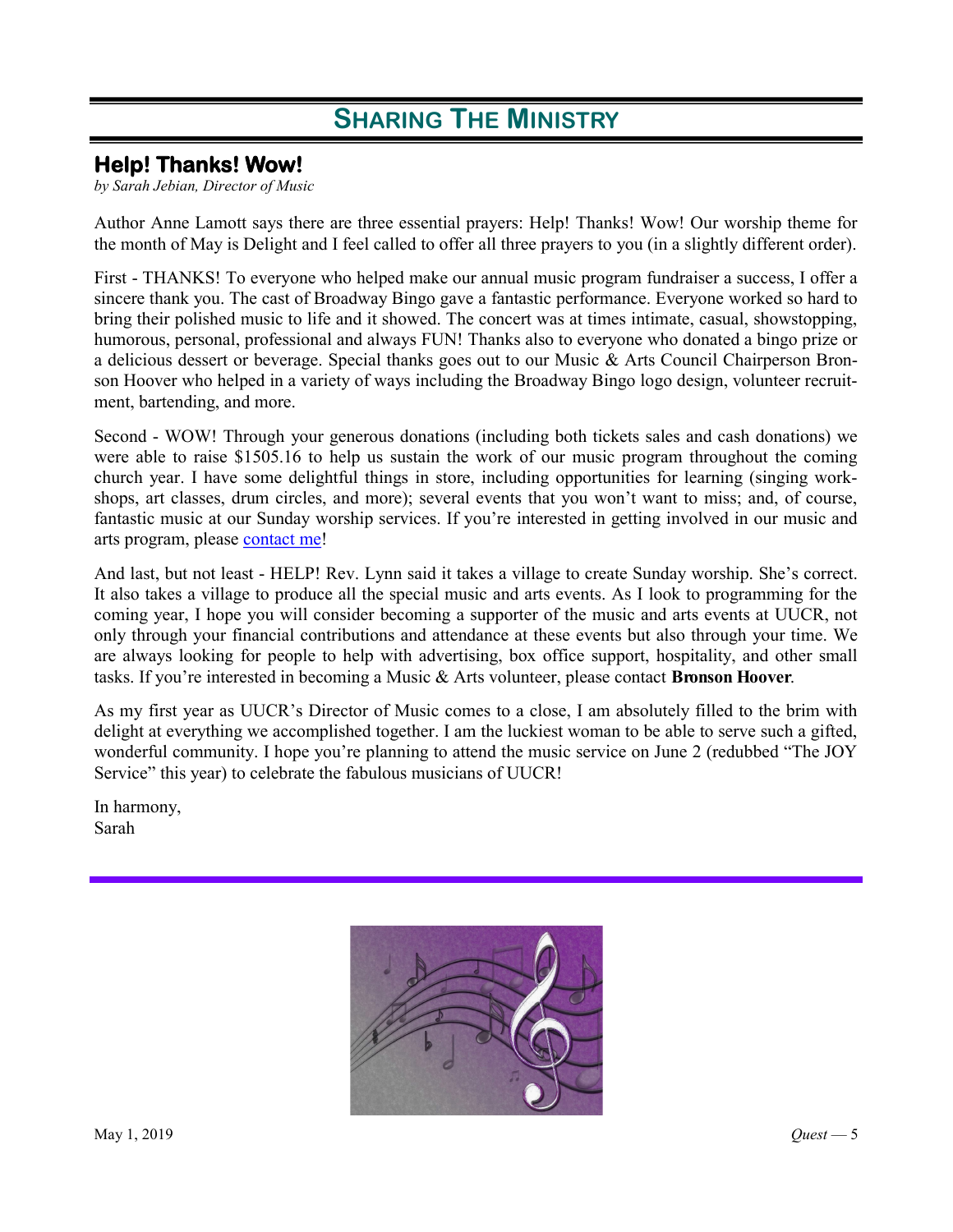## **SHARING THE MINISTRY**

*(Worship Services continued from page 2)*

### **SUMMER SERVICES BEGIN JUNE 2: ONE SERVICE AT 10:00 A.M.**

#### **June Theme: PRIDE**

**Sunday, June 2, 10:00 a.m.** 

THE JOY SERVICE *Go Find Your Greatness*

Don't miss The Joy Service, presented by the musicians and singers of UUCR! You are invited to wear bright colors, silly hats, ball gowns, your pajamas, or whatever makes you smile when you like in the mirror. Rev. Strauss will speak of the pride we share in our Beloved Community. As she leaves UUCR, she will encourage the congregation to continue finding your greatness! We'll also celebrate our youth and all the joy that they bring to our congregation as we mark the milestones of graduation from Middle School and High School with a Bridging Ceremony. Prepare to laugh, be silly, and experience worship in a whole new way. Led by **Sarah Jebian**, **Director of Music**, with homily by **Rev. Strauss**.

**All UUCR music groups** will be represented!

**Multigenerational Service—**See above.

#### **Sunday, June 9, 10:00 a.m. through 11:30 a.m.**

FLOWER COMMUNION *Offering Blessings: Reverend Strauss' Farewell*

A special service to celebrate Lynn's ministry. Special music; gifts shared; Rev. Strauss will preach a homily and offer hands-on blessings. Bring a flower, for this is also Flower Communion Sunday!

Come early for 10:00 a.m. (and somewhat longer than usual) service, with reception following!

**Multigenerational Service—**See above.

### **Thinking of You**

*compiled by Judy Eisenhauer on behalf of the Pastoral Care Team*

**Victoria Williamson** is currently at the Adventist Rehabilitation Hospital (on the Shady Grove campus) recovering and rehabilitating from major surgery. She is working very hard on her rehabilitation program and hopes to go home next week. But that is only the next step in what will be a long recovery. Please send cards to her home.



Dave and Diane Marks are mourning the death of Dave's mother, **Beverly Ann Risley Marks** of Bowie, Maryland, on April 5, 2019. Beverly had a remarkable life despite the early death of her father, placement in a children's home, and permanent paralysis from an auto accident when she was 29. She is survived by her husband Maury, sons David and Jeffrey, and other loving relatives. A memorial service was held on April 28 at Unitarian Universalist Church of Annapolis where she was a longtime member.

Please contact **Judy Eisenhauer** with any joys, concerns, or accomplishments you would like to share in this column.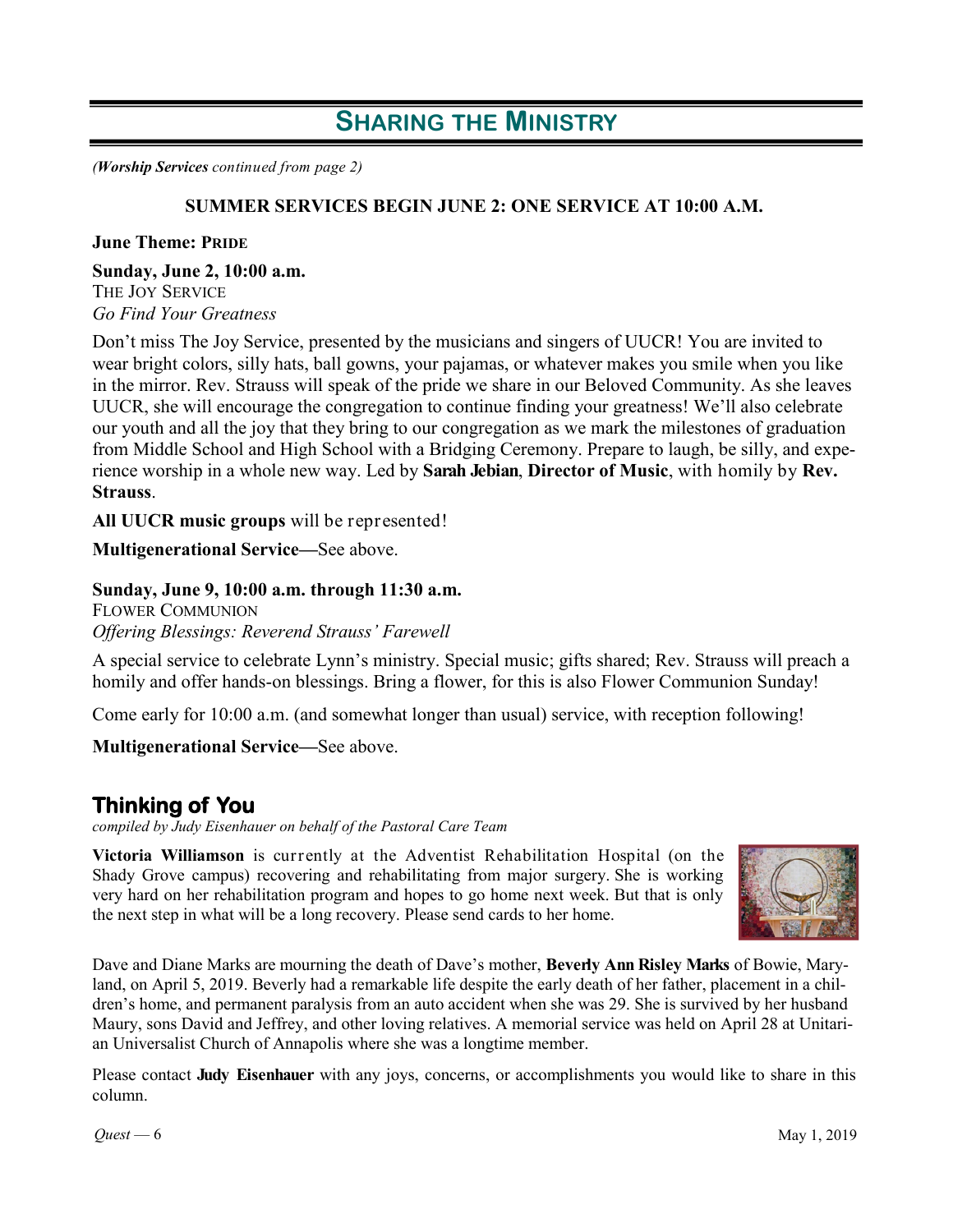# **SOCIAL JUSTICE**

## **Sine Die Report—Legislative Summary**

*by Jack Taylor, Unitarian Universalist Legislative Ministry of Maryland (UULM-MD)*

Monday, April 8 was Sine Die, the last day of the Maryland legislature session. It was a productive day, with many bills being passed and sent to the Governor, including the Clean Energy Jobs Bill and the Prescription Drug Board. Most of the bills passed with substantial margins, to override a veto. However, if the Governor vetoes bills, actions to override would have to wait until the 2020 session. The legislature will convene later in the spring to vote on a new Speaker of the House – possibly an opportunity to override any vetoes. The Social Justice Committee will convene a forum in late fall to discuss potential UULM-MD legislative priorities for the next year. For a full breakout of this year's bills, go to the UULM website: [uulmmd.org](https://www.uulmmd.org/)

**SB 516—Clean Energy Jobs.** This would raise the amount of renewable energy the state's utilities must use – to 50 percent by 2030. *Passed.*

**SB 249/HB 277—Regional Initiative to Limit or Reduce Greenhouse Gas Emissions in Transportation Sector - Authorization** (Regional Transportation and Climate Protection Act of 2019). *Passed.*

*HB 399/SB 311— End-of-Life Option. Failed by tie vote on Senate floor.*

**HB 166/SB 280—Labor and Employment – Payment of Wages – Minimum Wage (Fight for Fifteen).** *Passed after overriding Governor Hogan's veto.* 

**SJ2/HJ 9—Freedom of the Press Day** designating June 28 as Freedom of the Press Day in Maryland to memorialize the lives lost on June 28, 2018, at the Capital Gazette offices. *Passed .*

**SB 622—Governor's Office of Crime Control and Prevention – Crime Firearms – Study.** The state would conduct a study on how firearms were used in Maryland, and where weapons were procured. *Passed.*

**SB 346—Public Safety – Regulated Firearms – Sell, Rent, Transfer or Loan.** Closed loophole of using loan of weapon to get around formal transfer. *Passed.*

**HB 814/SB 802—Maryland Health Insurance Option (Protect Maryland Health Care Act of 2019).** The bill replaces the expiring federal individual mandate, but instead of forcing the uninsured to pay a penalty, that fee can be used as a down payment for health insurance. This proposal enrolls the uninsured into health insurance coverage whenever possible. *Passed.*

**HB 768—Health - Prescription Drug Affordability Board.** Senate restricted oversight to drugs paid for by Maryland State and local entities. Near-term focus studying drug costs for the entire community. *Passed.*

**SB 537/HB 262—Higher Education – Tuition Rates – Exemptions [Dream Act improvement].** *Passed.*

**HB 214/SB 144—Victims and Witnesses - U Nonimmigrant Status - Certification of Victim Helpfulness.** Protects foreign nationals who are witnesses and victims of crimes. Allows certification to Homeland Security for two-year visa. *Passed.*

**HB 1001/SB 774—Correctional Services - Restrictive Housing - Reporting by Correctional Units and Requirements Relating to Minors.** *Passed.*

**SB 809—Correctional Facilities - Restrictive Housing - Pregnant Inmates.** *Passed.* 

*STALLED: SB 621/HB 294—Correctional Services – Diminution Credits – Education*. *Passed Senate but failed, no action in committee.*

*STALLED: HB 1002—Restrictive Housing - Direct Release. Passed House but failed to get final vote in Senate.*

*STALLED: HB 1029—Correctional Services - Restrictive Housing - Limitations (Restrictive Housing Reform Act of 2019). Failed (no action in JUD committee).*

May 1, 2019 *Quest* — 7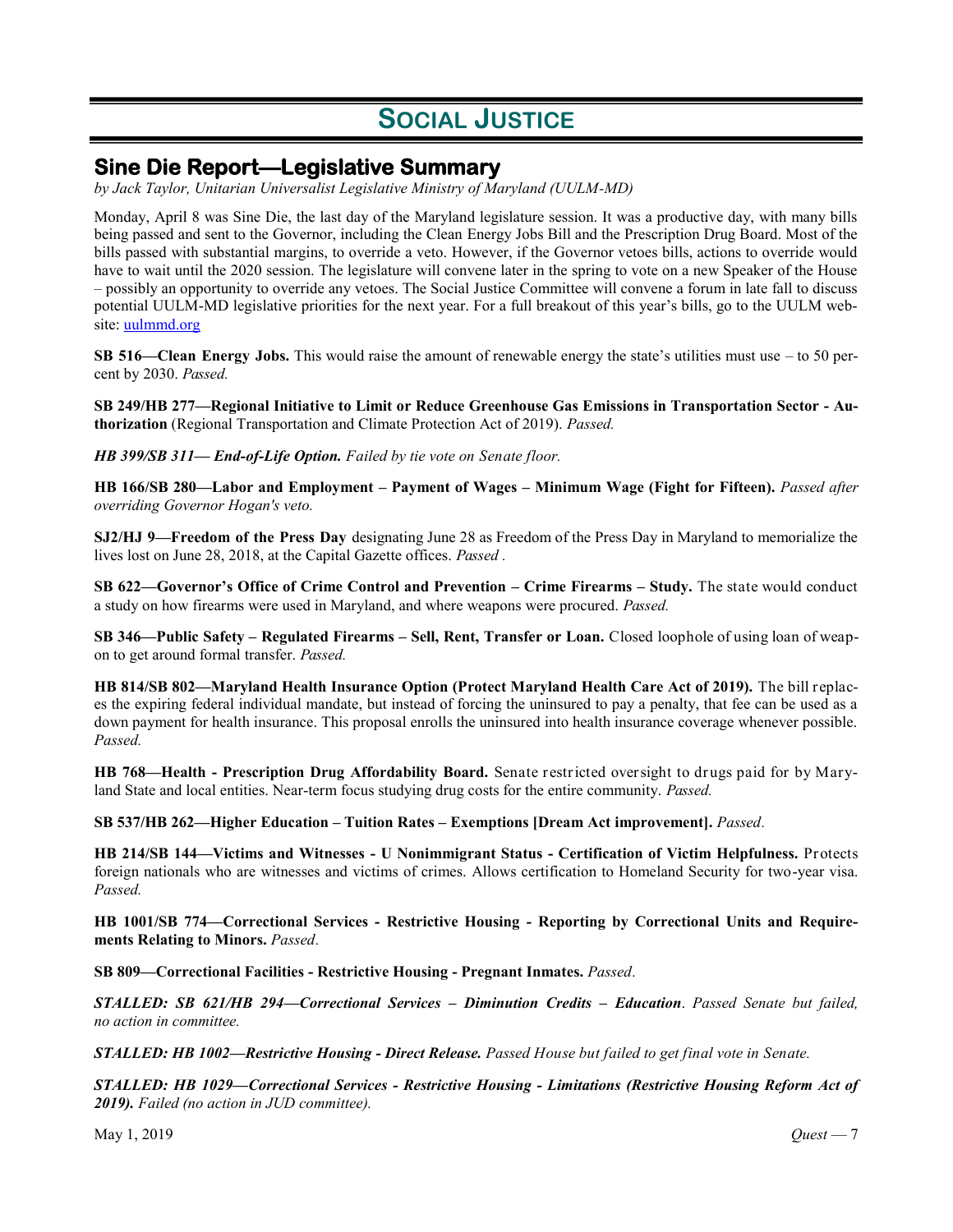# **FAITH FORMATION**

## *REflections...*

*by Carla Miller, Director of Religious Education* 

### The Delight of Intergenerational Community—or, Why the Easter Egg Hunt is for *Everyone*

On a beautiful spring day, children run through the grass seeking colorful eggs hidden by our middle and high school youth. Adults delight in the children's joy and in one another's companionship as they sip their coffee and chat. Everyone laughs when a group of adults - including Rev. Lynn! - spontaneously participate in the Egg and Spoon race. But wait? Who is missing from this picture? Most of our older generation and young adults without children did not realize that they were also invited and encouraged to participate in this Middle Hour event. This lovely event had not been held during Middle Hour before, so was only a children's activity. Now we can all gather in the sunshine to celebrate the springtime! The Middle Hour presents this congregation with an exciting opportunity to connect across the assumed division of age groups to become a truly multigenerational community.

In our DC-suburban culture, families schlep kids to children's activities while the 55+ folks gather for their own fun. These age-appropriate spaces and experiences are needed by all for our learning, growth, and for building friendships. Yet here at UUCR, we also have the unique potential to connect as an intergenerational community as well! Church is one of the few places this is available to us anymore. We come to church not only as a collection of individuals, but as families, and form a "family of families." By that I mean families of all kinds - families of 1 and 2 equally as much as families of 4 or more, forming a larger connected and nurturing network of relationship. Here, we can collectively delight in the growth of our children, connect our youth with wise and kind elders, and provide those who are currently working and/or parenting a little respite amidst the stresses of life. Our very presence together transforms our own life experience amidst this larger, unnaturally age-segregated culture in which we live.

Middle Hour offers us an especially rich time in which to engage across age groups. This can happen informally, over coffee hour. Even deeper connections are formed when we offer interactive events that engage our children, youth, younger families, and elders alike.

The Family Faith Formation Team's vision includes more time for intergenerational activities and bonding within this congregation. In addition to our seasonal celebrations (Getting Ready for the Holidays, the Halloween party, and the Egg Hunt) we'd love to work together with other committees and individuals to build offerings like:

- multigenerational learning programs (Space Day)
- just for fun activities (the popular improv sessions of last year) and
- social action engagements (the Carbon Footprint Game) that connect us across age groups.

These are examples of what is already happening. It's not that there aren't groups already thinking in this direction. There is simply more we can do when we share this vision of connecting across our divisions so that everyone knows to show up for the annual Easter Egg hunt and socialize.

Does it seem hard to picture, to plan for, and to actualize this vision of programs that serve children, youth, and adults? I will be more than happy to work with you to shape engaging, interactive experiences in which we will reach across the boundaries of age separation. This is one of my great joys as a DRE. With the Family Faith Formation Team and all of you engaged, we will strengthen our ties in this loving, inclusive community that feels like a family of families, of all kinds, ages, and sizes - including each family of one - because here we need not be alone.

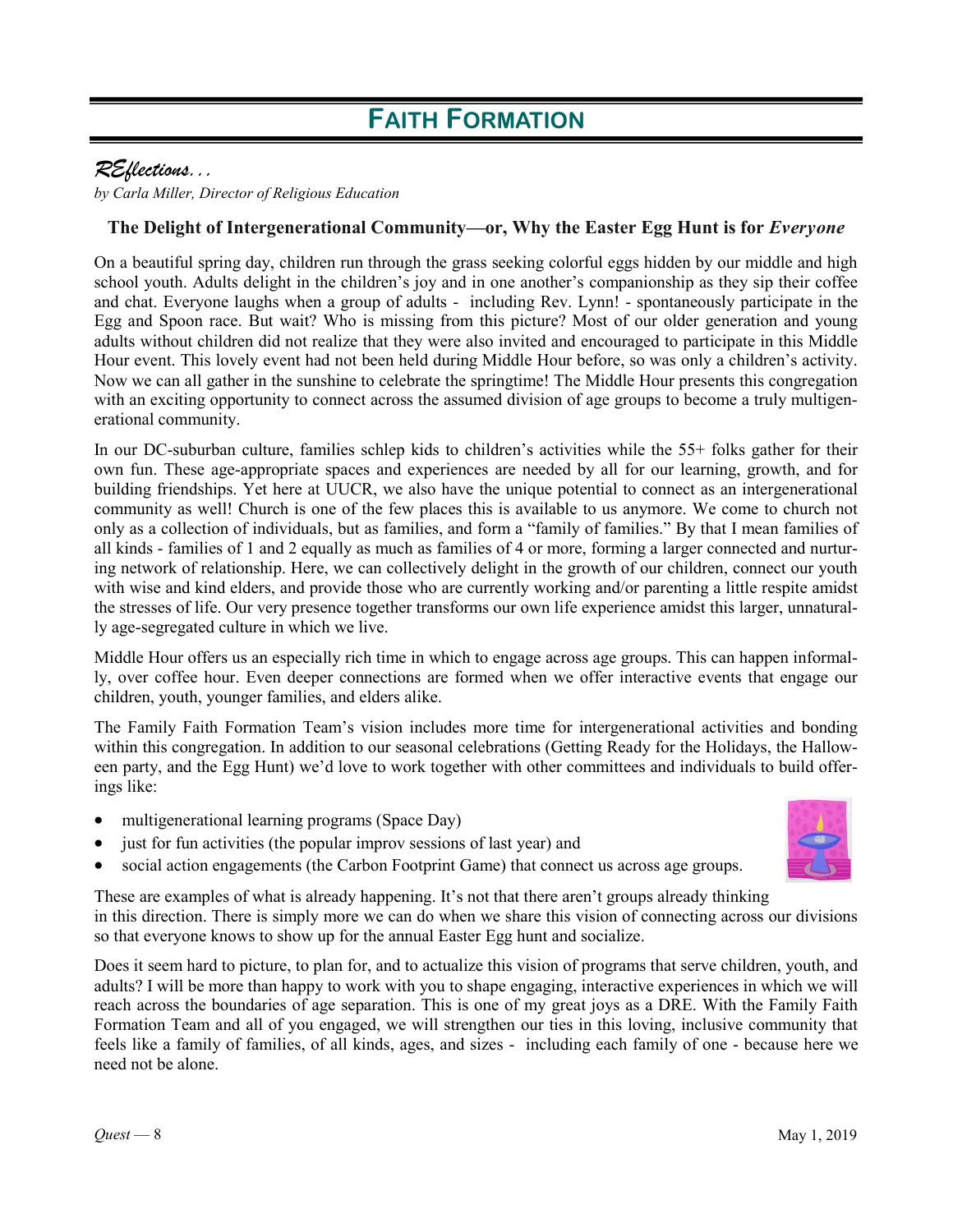# **CONGREGATION WORKS**

## **From the Board**

*by Colleen Dolak, Board President*



There's a Chinese proverb that says, "Enjoy yourself. It's later than you think." Working in academia, every April my thoughts turn to reflecting back on the year that's past. Commencement takes place in May, and with the rush of activities in preparation, I often fight to find the time to pause and reflect. What's worked well for me, my team, my family, and my community? I urge all of you to take a few moments, some deep breaths, and reflect.

Part of saying goodbye well this year is taking some time to express gratitude for the ministry. I hope each of you takes a few moments or hours to consider the impact that the last fourteen years at UUCR have had on your life. As a community, we must celebrate what was accomplished together, and wish each other well on what is to come. I hope you join me on May 18 to dance the night away in celebration of Lynn.

The next day—**Sunday, May 19—we'll hold the Annual Congregational Meeting**. We do need a quorum of 10% of our congregation either in attendance or by proxy to elect the new members of the Board and the Nominating Committee. Please join us at 5:00 p.m. for a potluck and 6:00 p.m. for the meeting. A letter with more information will be mailed to members in a few days.

#### *(Legacy Sunday continued from page 1)*

One super easy way is to roll over the required minimum distribution from your IRA to UUCR. I use this, and it's super easy. You have to be at least 70-1/2 years old, but who's counting?!

Finally, you can specify that real estate, investments, art, etc., be given to UUCR. They will be liquidated and the proceeds added to our Endowment Fund.

The UUA maintains some web sites of information at [http://plannedgiving.uua.org/endowed](http://plannedgiving.uua.org/endowed-gifts)-gifts. As always, please consult professionals when you make your plans.

Any gift or bequest above a set minimum will confer membership in the Legacy Society, and you'll receive a tasteful chalice pin as a token of our appreciation. Gifts and bequests of any amount are gratefully received. If you have already put UUCR in your estate plans, please let us know.

I'll have some printouts from the UUA web site at a table in Fellowship Hall the Sundays before and after Legacy Sunday (May 19 and June 2) as well as on **Legacy Sunday (May 26)**. Please stop by!